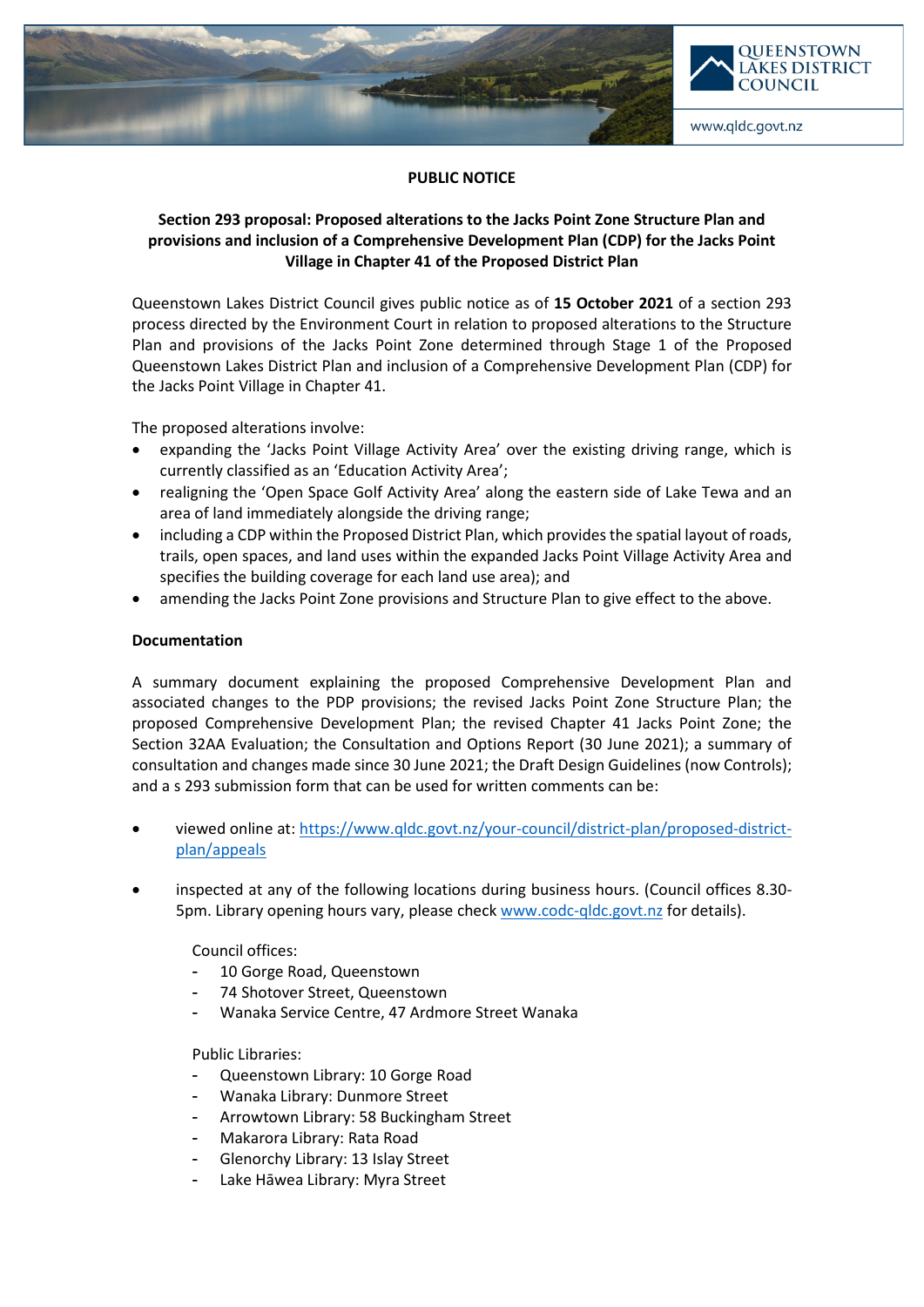- Kingston Library: 48 Kent Street
- viewed online on the Jacks Point website at[: https://www.jackspoint.com/cdp-notification](https://www.jackspoint.com/cdp-notification-documents)[documents](https://www.jackspoint.com/cdp-notification-documents)
- Copies of the documentation can also be requested by contacting Queenstown Lakes District Council:
	- Call: 03 441 1499 (Queenstown) or 03 443 0024 (Wanaka)
	- Email: [PDPenquiries@qldc.govt.nz](mailto:PDPenquiries@qldc.govt.nz)

## **Written feedback on the proposed alteration**

Any affected landowner or any person who has an interest in the proposed alterations may provide written comments (and supporting evidence) on the proposed alterations to Queenstown Lakes District Council and Jacks Point no later than **15 November 2021**.

Such written comments (and any supporting expert evidence) shall be lodged with the Queenstown Lakes District Council by:

- Email to [pdpsubmission@qldc.govt.nz](mailto:pdpsubmission@qldc.govt.nz) (subject line: Jacks Point Zone s293 submission), or
- Post: Queenstown Lakes District Council, Private Bag 50072, Queenstown 9348. Attention: QLDC PDP Jacks Point Zone s293 submission.

And lodged with Jacks Point by:

• Email to [villageconsultation@jackspoint.com](mailto:villageconsultation@jackspoint.com) and [maree.baker-galloway@al.nz](mailto:maree.baker-galloway@al.nz)  (subject line: Jacks Point Zone s293 submission), or

Post: Jacks Point, c/o Darby Partners, PO Box 2518, Wakatipu, Queenstown 9349. Attention: QLDC PDP Jacks Point Zone s293 submission.

#### **Notice under section 274 of the RMA**

Any person who has been notified of the alterations and has an interest in the alterations greater than the interest of the general public and wants to formally join the appeal, which gives them the ability to be involved in any Environment Court hearing (if necessary) and future appeal rights, must give notice under section 274 of the RMA (using Form 33) to join as a party. That notice must be filed with the Environment Court and served on Queenstown Lakes District Council no later than **15 November 2021**.

Service of s 274 notices must be lodged with the Queenstown Lakes District Council by:

- Email to [pdpsubmission@qldc.govt.nz](mailto:pdpsubmission@qldc.govt.nz) (subject line: Jacks Point Zone s 293), or
- Post: Queenstown Lakes District Council, Private Bag 50072, Queenstown 9348, Attention: QLDC PDP Jacks Point Zone s 293 submission.

Service of s 274 notices must also be lodged with the Environment Court by:

• Email to [Christine.McKee@justice.govt.nz](mailto:Christine.McKee@justice.govt.nz) (subject line: QLDC PDP Jacks Point Zone s 293), or